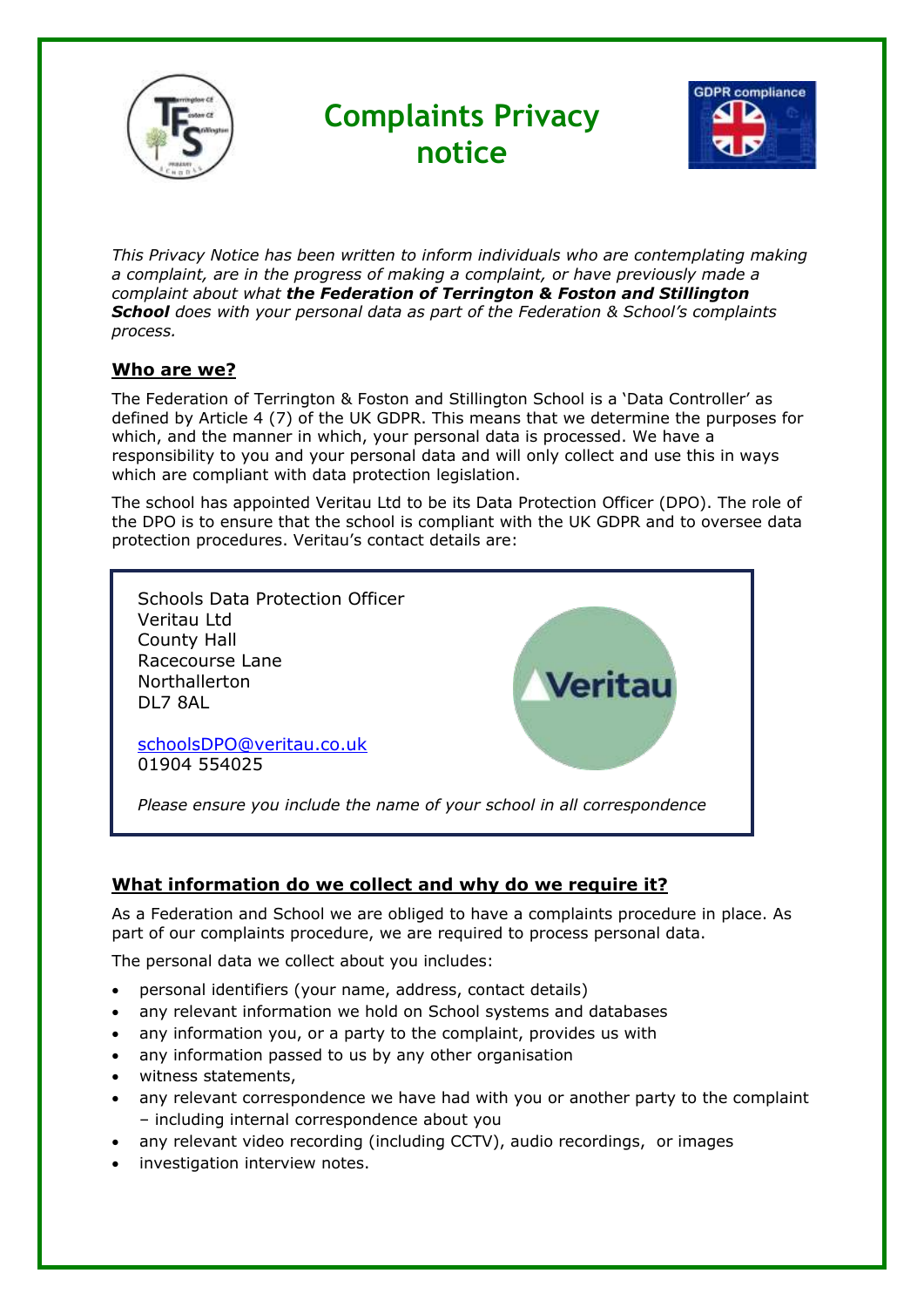## **Who do we obtain your information from?**

Much of the information we process will be obtained directly from your complaint or from a complaint made by another individual. However, we may need to collect data about you from, but not necessarily limited to, the following organisations:

- Department of Education (DfE)
- the Local Authority (LA) ours is North Yorkshire
- our appointed Data Protection Officer (Veritau)
- Ofsted
- the Police and/or other Law Enforcement bodies
- local Health and/or social care providers.

#### **Who do we share your personal data with?**

According to our complaints procedure, all complaints are handled by Mrs Sarah Moore, the headteacher, unless the complaint is about her. In this case, the complaint should be addressed to Stillington's Chair of Governors, Mrs Corinne Cross or the Federation of Terrington & Foston's Chair of Governors, Mrs Helen Ashdown. However, within the Federation & School, we will disclose any relevant data to any individual (usually an employee or governor) that requires the data in order to complete the investigation, to administer the complaint, or to receive advice about how to handle a complaint.

The following organisations may also receive your data if allowed by law:

- Department of Education
- the Local Authority
- our appointed Data Protection Officer
- Ofsted
- The Information Commissioner's Office
- any other organisation and/or regulator when the Federation & School is legally required to disclose your information.

#### **How long do we keep your personal data for?**

Generally, the Federation & School will keep personal data collected as part of the complaints process for six years upon closure of the complaint. This is to ensure that the Federation & School can demonstrate that the complaint has been handled appropriately.

In some cases, information gathered as part of a complaint investigation will need to be kept for longer than six years in accordance with various legislation. For example, any complaints in relation to Looked after Children will be kept for 40 years from closure of the file.

#### **Do you transfer my data outside of the UK?**

Generally, the information that the Federation & School holds is all held within the UK. However, some information may be held on computer servers which are held outside of the UK. We will take all reasonable steps to ensure your data is not processed in a country that is not seen as 'safe' by the UK government. If we do need to send your data out of the EU it will ensure it has extra protection from loss or unauthorised access.

#### **What is our lawful basis for processing your personal data?**

The Federation & School is legally required to operate a relevant complaints procedure as per the Education Act 2002

As such, the Federation & School relies on Article 6(1)(c) and Article 9(2)(g) of the UK GDPR to process your personal and special category data. This is in pursuance with Schedule 1, Part 2 (6)(2)(a) of the Data Protection Act 2018 – this means that the Federation & School can process your data as part of the official authority vested in us by the above legislation.